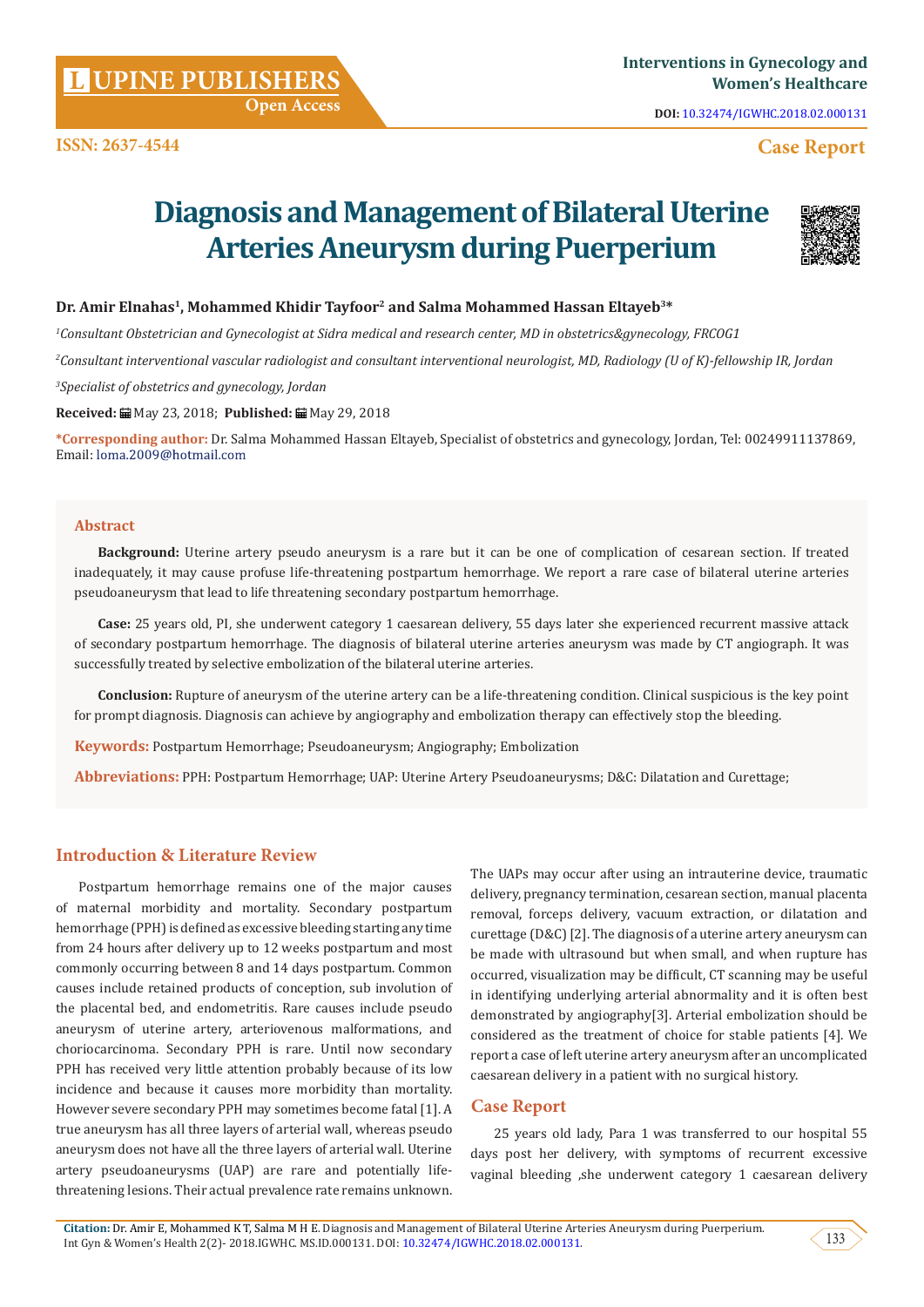for fetal distress ,she was apparently asymptomatic for 35 days post operation , later she developed recurrent excessive vaginal bleeding ,and was admitted in hospital and diagnosed as case of endometritis and received intravenous antibiotics, she developed the same condition several times in which she was treated with same policy . In her last admission, D&C was done for the patient, but bleeding was not stop so laparotomy was done, compression of the uterus was done for 10 minute (bleeding was stopped) , she received 14 unit of blood ,and discharged in good condition. She was developed the same condition three times after the laparotomy, the last episode 6 days prior to her referring. Regarding her PMH, DH, FH were no significant.

When she came to the outpatient clinic she was well, moderately pale, pulse 72, blood pressure 110/60.

Abdomen examination: was normal.

Speculum examination: no abnormality.

I. Her investigation revealed that: Hb 10g/dl TWBCs 14.1 Platelets 266

II. RFT &LFT were normal.

III. Coagulation profile: PT =14.5 seconds PTT=27seconds INR =1.1

IV. Serum Beta HCG: O.5 IU/L.

V. U/S abdomen &pelvis: normal anteverted uterus, endometrial thickness=5mm, there was hypoechoic area, pulsatile at the site of caesarean section scar =10mm? A/v shunt.

VI. CT angiograph: the left uterine artery is slightly enlarged compared to the right one and ended with abnormal tangle of vessels in the myometrium of the lower uterine segment on the anteriolateral aspect.

There is small lake of contrast on the medial aspect of the network of abnormal vessels; consistent with left uterine artery aneurysm, the right uterine artery is normal, rest of vasculature of the pelvis and abdomen are normal .please see the images below (Figure 1):

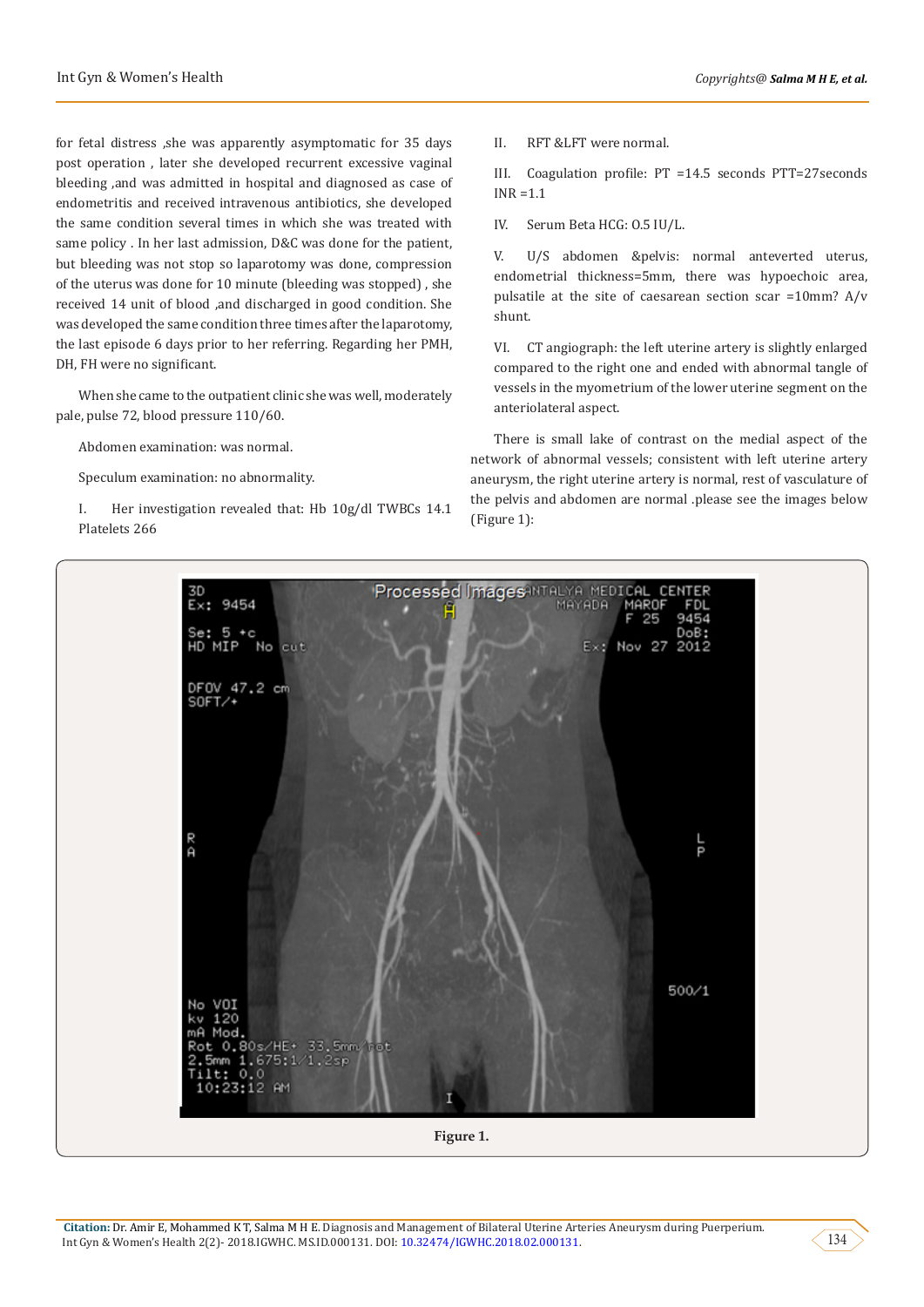We sent our patient to the radiologist and he found bilateral uterine aneurysm. The woman's post procedural course was un eventful. She discharged two days after embolization.

Following images show the procedure: Angiography for both uterine arteries (Figure 2-5):



**Figure 2:** Right uterine artery (pre procedure).



**Citation:** Dr. Amir E, Mohammed K T, Salma M H E. Diagnosis and Management of Bilateral Uterine Arteries Aneurysm during Puerperium. Int Gyn & Women's Health 2(2)- 2018.IGWHC. MS.ID.000131. DOI: [10.32474/IGWHC.2018.02.000131](http://dx.doi.org/10.32474/IGWHC.2018.02.000131).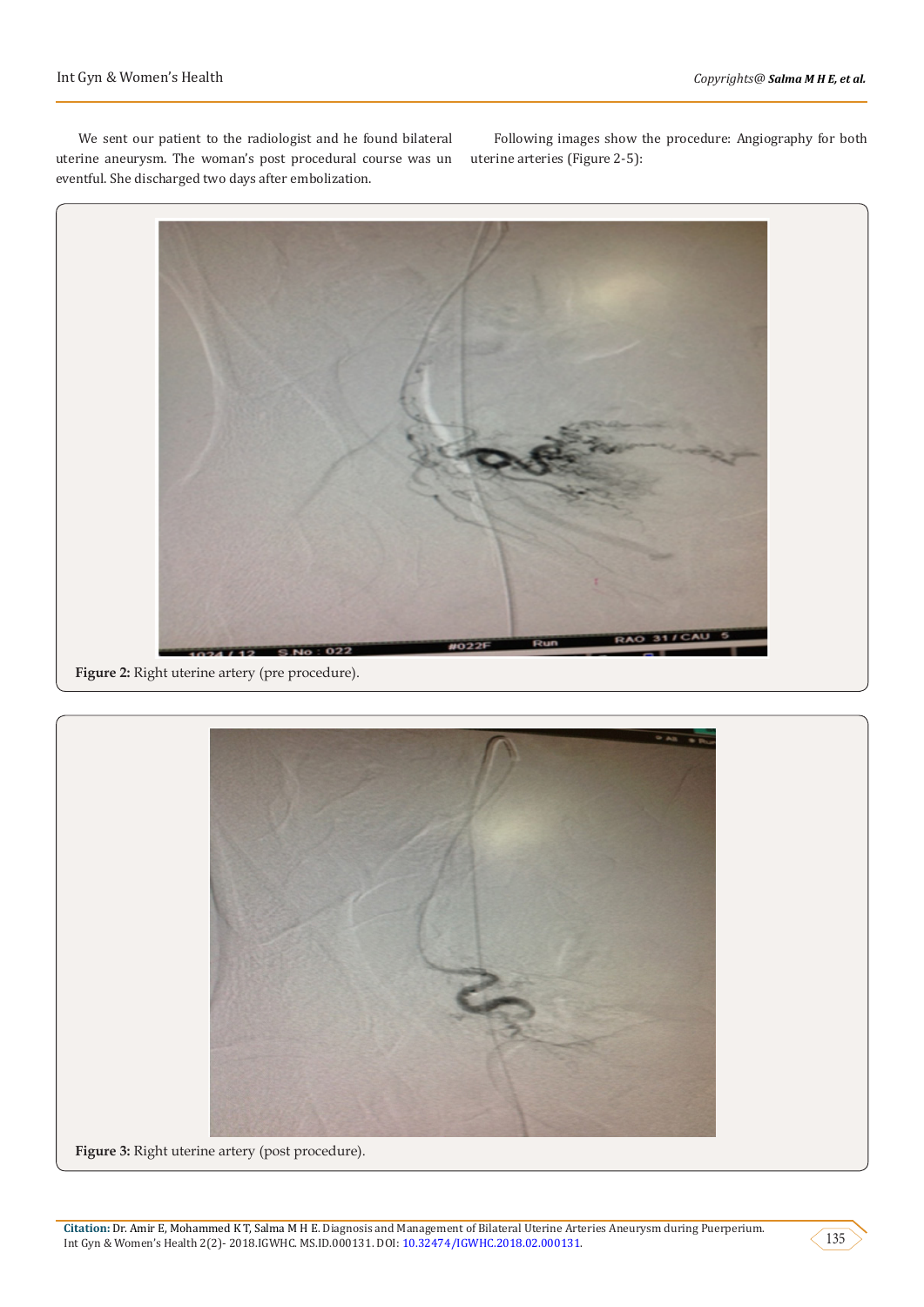



**Figure 5:** Left uterine artery (post procedure).